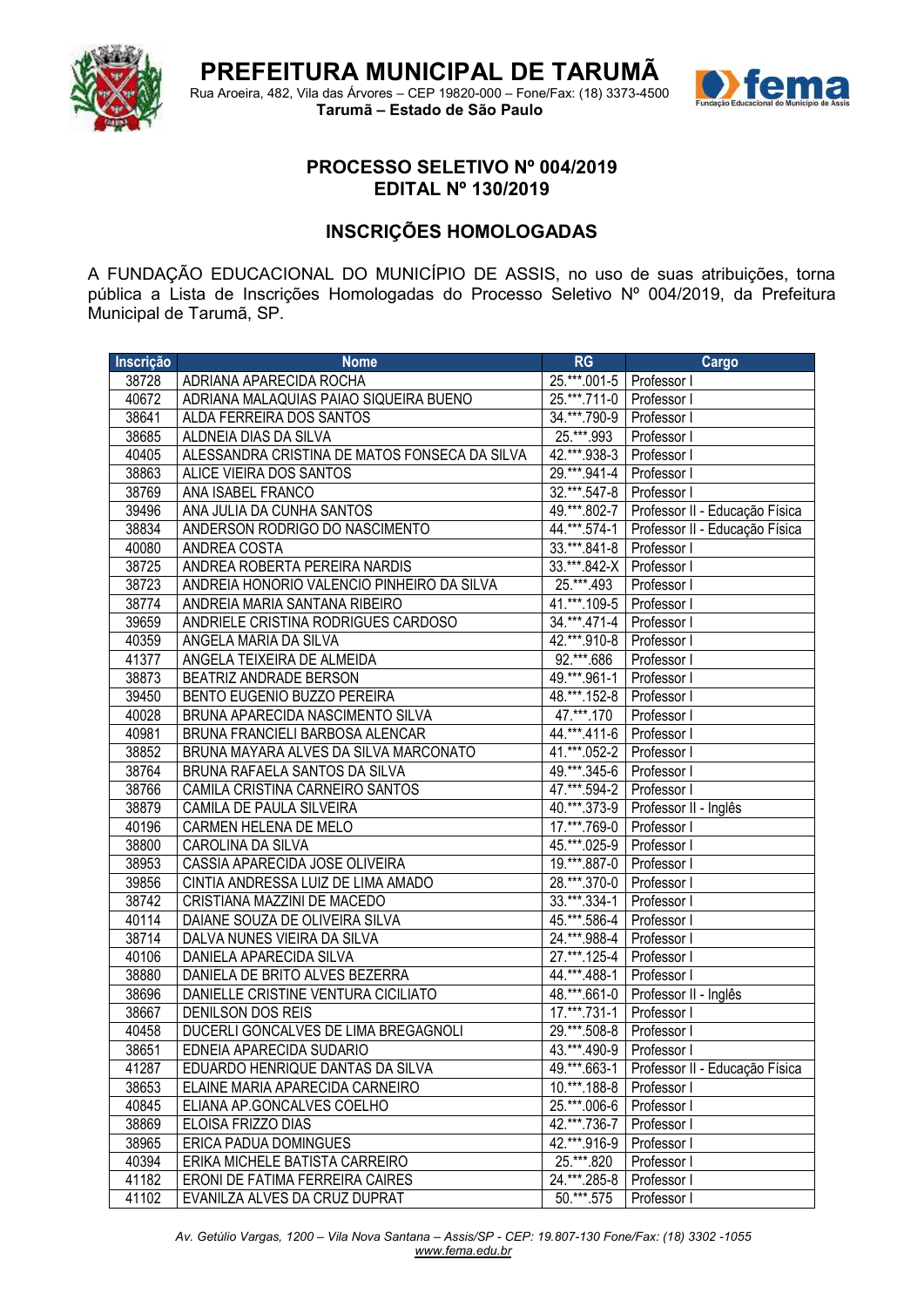



Rua Aroeira, 482, Vila das Árvores – CEP 19820-000 – Fone/Fax: (18) 3373-4500 **Tarumã – Estado de São Paulo**

| Inscrição | <b>Nome</b>                                 | <b>RG</b>                  | Cargo                                         |
|-----------|---------------------------------------------|----------------------------|-----------------------------------------------|
| 40653     | FABIANA MERCADANTE LEITE DO CANTO ZANGRANDE | $22.***$ . 437-2           | Professor I                                   |
| 38848     | FABIO HENRIQUE JORGE DE ALMEIDA             | 27.***.016-0               | Professor I                                   |
| 41172     | FELIPE FREIRE BATISTA                       | 48.***.219-X               | Professor II - Educação Física                |
| 38782     | FERNANDA ALEXANDRE                          | 42.***.917-0               | Professor I                                   |
| 38671     | FERNANDA DOS SANTOS JESUS                   | 34.***.222-1               | Professor                                     |
| 40361     | FERNANDA ZAFRET VESSONI MOREIRA             | $52.***.754-4$             | Professor I                                   |
| 38788     | FRANCIELE CRISTINA DELFINO                  | 46.***.133-7               | Professor I                                   |
| 38859     | FRANCIELI MAYARA DA SILVA PANOBIANCO        | 46.***.122-2               | Professor I                                   |
| 38862     | FRANCISLENE DOS SANTOS                      | 45.***.271-2               | Professor I                                   |
| 41181     | GILMARA GISELE DE OLIVEIRA BASSEGIO         | 43.***.182-0               | Professor I                                   |
| 40659     | GISELE APARECIDA SANTOS DE AGUIAR           | 40.***.103-7               | Professor I                                   |
| 40826     | GISELE CRISTINA SCALIZA DOS SANTOS          | $70^{***}$ .274            | Professor I                                   |
| 38837     | GISLAINE CRISTINA BARATELA AMBONATI         | $27.***.194-1$             | Professor I                                   |
| 40581     | <b>HELOIZA FREITAS MORAIS</b>               | 46.***.651-4               | Professor I                                   |
| 41334     | IOVETE APARECIDA DE OLIVEIRA MACENA         | 11.***.881-4               | Professor I                                   |
| 38901     | <b>ISABEL CRISTINA RIBEIRO SOUSA</b>        | 28.***.396-5               | Professor I                                   |
| 41292     | JANDER RICARDO SERRANO                      | $25.***.951-2$             | Professor II - Educação Física                |
| 39991     | JAQUELINE APARECIDA FARAHUN MARCONATO       | 41.***.089-3               | Professor I                                   |
| 41461     | JAQUELINE CARLA DE LIMA                     | 46. *** 444-8              | Professor II - Inglês                         |
| 38688     | JESSICA FERNANDA NICOLETE DO PRADO ABELBECK | 48.***.744-6               | Professor I                                   |
| 38690     | <b>JESSICA LETICIA PEREIRA FREIRE</b>       | 48.***.149-7               | Professor I                                   |
| 38734     | JESSICA PALOMA SANTOS DE ALMEIDA            | 45.***.943-4               | Professor I                                   |
| 41004     | JESUS PEREIRA DE ALCANTARA                  | $25.***.145-7$             | Professor II - Educação Física                |
| 38765     | JOANA CAMILA DE SOUZA                       | 47.***.387-8               | Professor I                                   |
| 39440     | JOANA D ARC SABINO                          | $40.***.915-8$             | Professor I                                   |
| 39392     | JOAO ROBERTO MESSIAS DE NOVAES              | 21.***.634-2               | Professor II - Educação Física                |
| 39458     | JOICE PRISCILA COSTA DE PAULA KOCH          | 49.***.318-7               | Professor I                                   |
| 41086     | JOSIMEIRE VALERIA FRANCO ZUPA               | $30.***.401-0$             | Professor I                                   |
| 38813     | JULIA DE OLIVEIRA DA SILVA COLETTO          | 49.***.786-6               | Professor I                                   |
| 38759     | JULIANA CRISTINA VIEIRA                     | $30.***.356-7$             | Professor I                                   |
| 40396     | JULIANA NERIS DA SILVA                      | $25.***.256-8$             | Professor I                                   |
| 40718     | <b>JULIANA RODRIGUES</b>                    | $25.***.626$               | Professor I                                   |
| 39722     | KAIO EDUARDO MOUCO                          | 40.***.584-8               | Professor I                                   |
| 38757     | KARIM MORENO PARISI                         | 571***6                    | Professor I                                   |
| 41075     | KARINA ABRUCE MOREIRA                       | 44.***.851                 | Professor I                                   |
| 38646     | KARINA BOTELHO FISCHER                      | 48.***.047-1               | Professor I                                   |
| 40590     | KARINA OLIVEIRA MAGOSSO                     | 48.***.057-2   Professor I |                                               |
| 38971     | KATIA APARECIDA FRAZAO DE ARAUJO            | 32.***.824-2   Professor I |                                               |
| 38648     | KELLY LUCIANA DA SILVA GONCALVES            | 41.***.786-6 Professor I   |                                               |
| 39428     | LARISSA ALMEIDA MELO                        | 45.***.380-6               | Professor II - Educação Física                |
| 39548     | LARISSA BARBOSA THEODORO                    | 40.***.378-2               | Professor I                                   |
| 40503     | LARISSA LIMA DE OLIVEIRA                    | $41.**.212-8$              | Professor I                                   |
| 39267     | LEANDRO AUGUSTO GARCIA                      | 41.***.552-7               | Professor II - Inglês                         |
| 39819     | LETICIA CARVALHO ARAUJO                     | 44.***.401-7               | Professor I                                   |
| 40141     | LETICIA ROMELLI SOARES                      | 41.***.149-1               | Professor I                                   |
| 38747     | LIDIA DE OLIVEIRA MAQUIELE                  | 59.***.111-9               | Professor I                                   |
| 40911     | LILIAN CORDEIRO ROSAN                       | 42.***.282-7               | Professor I                                   |
| 38807     | LUCAS JOSE DA SILVA                         | 47.***.596-2               | Professor II - Educação Física                |
| 38805     | LUCIANA DE SOUSA                            | 40. *** .933               | Professor I                                   |
| 41188     | LUCIANA FERREIRA DA SILVA PEREIRA           | 48.***.022-X               | Professor I                                   |
| 39865     | LUZIA LEME GOULART SILVA                    | 54. *** .860               | Professor I                                   |
| 41159     | MAGALI RIBEIRO BREGAGNOLI                   | 42.***.942-X               | Professor I                                   |
| 41421     | MAICOL WENDRELL BARBOSA BARROS              | 41. *** .681               | Professor I                                   |
| 38825     | MAITE ROBERTA SILVA                         |                            | 42.***.191-8   Professor II - Educação Física |
| 38669     | MARCELA APARECIDA FERREIRA BRITO            | 48.***.492-8   Professor I |                                               |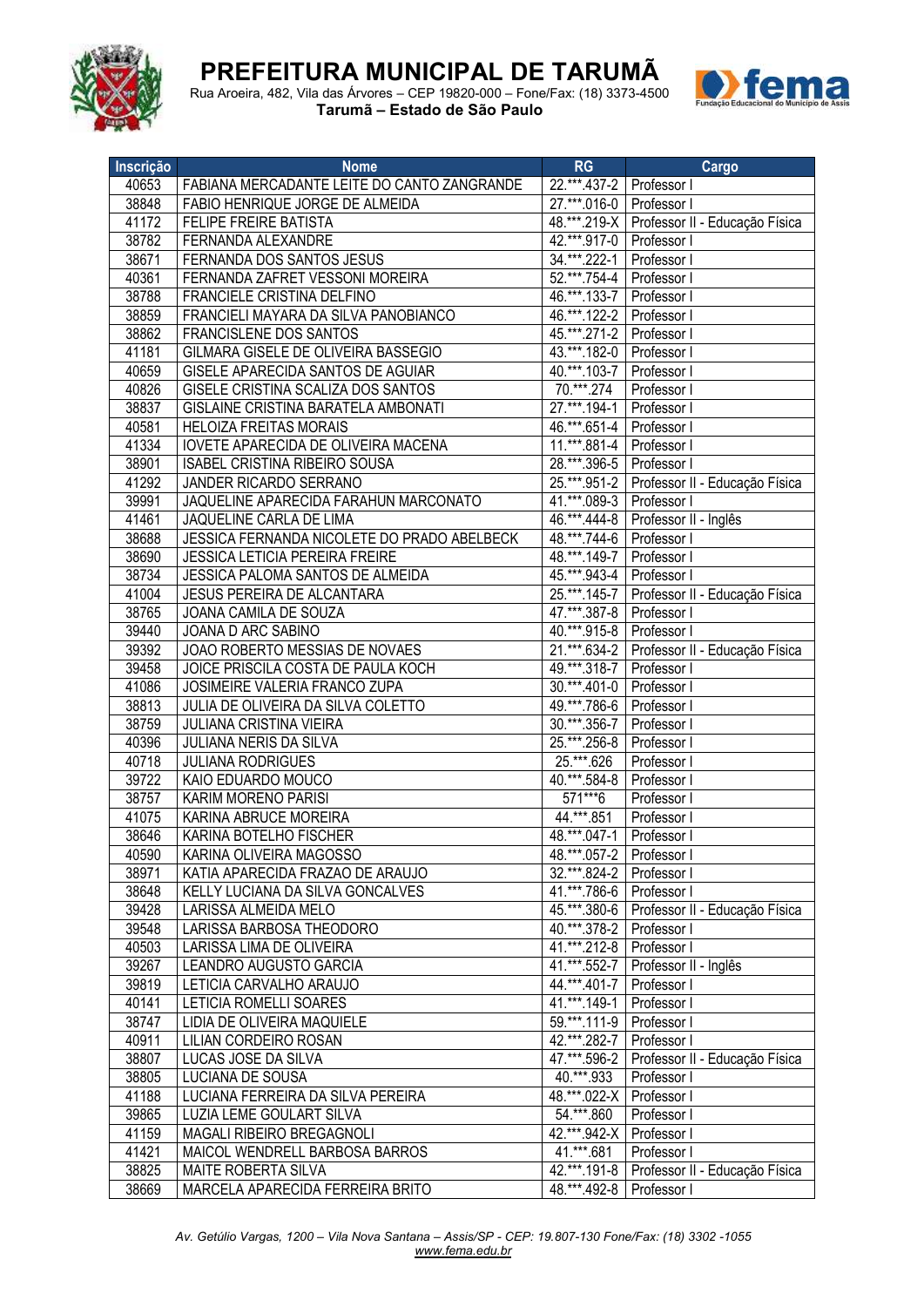



Rua Aroeira, 482, Vila das Árvores – CEP 19820-000 – Fone/Fax: (18) 3373-4500 **Tarumã – Estado de São Paulo**

| Inscrição      | <b>Nome</b>                                          | RG                              | Cargo<br>and the state of the state of the state of the state of the state of the state of the state of the state of th |
|----------------|------------------------------------------------------|---------------------------------|-------------------------------------------------------------------------------------------------------------------------|
| 40415          | MARCIA CELINA AMARAL                                 | 24.***.968-8   Professor I      |                                                                                                                         |
| 40564          | MARCIA DE OLIVEIRA SABINO                            | 56.***.643-3                    | Professor I                                                                                                             |
| 39823          | <b>MARCIA GONCALVES RIBEIRO</b>                      | 26.***.056-8                    | Professor I                                                                                                             |
| 38914          | MARCIA MARIA DE ALMEIDA                              | 24.***.085-3                    | Professor I                                                                                                             |
| 38798          | <b>MARCIA PEREIRA RIBEIRO</b>                        | 63.***.284-8                    | Professor I                                                                                                             |
| 39589          | MARCIO DA SILVA CAMARGO                              | 22.***.362                      | Professor I                                                                                                             |
| 38681          | MARIA APARECIDA PEREIRA DE OLIVEIRA FLORA            | 25.***.813-8                    | Professor I                                                                                                             |
| 38795          | MARIA APARECIDA TAVARES DE ANDRADE                   | 22.***.785-8                    | Professor I                                                                                                             |
| 41044          | MARINA ARAUJO FERNANDES                              | 22.***.157                      | Professor I                                                                                                             |
| 38693          | MARLENE ISRAEL DE LIMA                               | 16.***.402-6                    | Professor I                                                                                                             |
| 40479          | MARLI DE SOUZA LIMA GIACOM                           | 11.***.522                      | Professor I                                                                                                             |
| 40839          | MICHELLI SIQUEIRA RIBEIRO                            | 63.***.518                      | Professor II - Educação Física                                                                                          |
| 38851          | MIRIAN DE FATIMA FORTUNATO DA SILVA                  | 41.***.830-7                    | Professor I                                                                                                             |
| 38883          | NATALIA SILVA GOMES                                  | 48.***.555-6                    | Professor I                                                                                                             |
| 40452          | NEUSA MOREIRA BARBOSA                                | 25.***.883-8                    | Professor I                                                                                                             |
| 38838          | OSVALDO DE OLIVEIRA JUNIOR                           | 44.***.857-5                    | Professor I                                                                                                             |
| 41117          | PAMELA CRISTINA TEIXEIRA PAES                        | 49.***.053-8                    | Professor I                                                                                                             |
| 41406          | PATRICIA AP DIAS DE OLIVEIRA                         | 42.***.590-5                    | Professor I                                                                                                             |
| 40123          | PATRICIA APARECIDA PIRES CARFE                       | 62.***.541-4                    | Professor I                                                                                                             |
| 38658          | PAULA FERNANDA CARNEIRO                              | 47.***.465-4                    | Professor I                                                                                                             |
| 39463          | PAULO HENRIQUE TEIXEIRA BARBOSA                      | 42.***.866-6                    | Professor I                                                                                                             |
| 38969          | RAIANA MATIAS SOARES DOS SANTOS                      | 40.***.465-2                    | Professor I                                                                                                             |
| 38700          | RAISA MARA DE OLIVEIRA NOVAES                        | 54.***.130-5                    | Professor I                                                                                                             |
| 38793          | RENATA CRISTINA SOUZA DIAS DA SILVA                  | 28.***.853-5                    | Professor I                                                                                                             |
| 38937          | ROBERTA LOPES RIBEIRO                                | 34.***.397-7                    | Professor I                                                                                                             |
| 39117          | RODRIGO PIOVESANI DE CAMARGO                         | 30. ***. 928-1<br>$17.****.533$ | Professor II - Educação Física                                                                                          |
| 40029<br>41223 | ROSANGELA DO NASCIMENTO SILVA<br>ROSIANE BORGES LINO | 40.***.293-7                    | Professor I                                                                                                             |
| 38683          | ROSIMERI DE SOUZA MASCARI                            | $35.***.181$                    | Professor I<br>Professor I                                                                                              |
| 38866          | ROSINEIA APARECIDA DA COSTA                          | 62.***.840-4                    | Professor I                                                                                                             |
| 40711          | ROSY CRISTINA MOTA                                   | 88.***.699                      | Professor I                                                                                                             |
| 38668          | ROZA MARIA DA SILVA DOS REIS                         | 11.***.302-X                    | Professor I                                                                                                             |
| 38712          | SANDRA SILVA DE SOUZA                                | 13.***.009-2 Professor I        |                                                                                                                         |
| 38779          | SHEILA APARECIDA LOPES DA SILVA                      | 27.***.652-5 Professor I        |                                                                                                                         |
| 40039          | SILVANA APARECIDA ROCHA                              | 22.***.037-8   Professor I      |                                                                                                                         |
| 38840          | SOLANGE GALVAO DE CASTRO ATADIA RADO                 | 22.***.659-9   Professor I      |                                                                                                                         |
| 39156          | SONIA MARIA BUENO                                    | 26.***.242-0 Professor I        |                                                                                                                         |
| 40093          | SUELEN CRISTINA AGUIAR                               | 48.*** 949-2   Professor I      |                                                                                                                         |
| 38921          | SUELEN DOS SANTOS SOARES                             | 44.***.501-5   Professor I      |                                                                                                                         |
| 39100          | SUZANA GONCALVES DE SOUZA                            | 25.***.552-5   Professor I      |                                                                                                                         |
| 41328          | TAINA APARECIDA LUCHETI MOURA                        | 40.***.098-X   Professor I      |                                                                                                                         |
| 39410          | TAINA CAROLINA NATAL SOUZA SANTOS                    | 40.***.194-3 Professor I        |                                                                                                                         |
| 39081          | TATAINE FERREIRA SECOLO DIAS                         | 40.***.760-5                    | Professor I                                                                                                             |
| 38801          | THAIS PRISCILA HONORIO DA COSTA SAMPAIO              | 46.***.268-9                    | Professor I                                                                                                             |
| 38645          | <b>THAYS GRAZIELE FREIRE</b>                         | 47.***.832-3                    | Professor I                                                                                                             |
| 40788          | VAGNA CARLA DOS SANTOS CORREIA                       | 65.***.571-6                    | Professor I                                                                                                             |
| 38678          | VALDIRENE ALVES BOTELHO FISCHER                      | 21.***.657                      | Professor I                                                                                                             |
| 38708          | VANDA APARECIDA MOREIRA                              | 33.***.846-7                    | Professor I                                                                                                             |
| 38878          | VANESSA BARREIROS DE AMORIM SILVA                    | 41.***.389-4                    | Professor I                                                                                                             |
| 41477          | VANESSA MARIA NICOLITTO                              | 34.***.426-7                    | Professor I                                                                                                             |
| 38849          | VANESSA SIRLEI JACINTO DA SILVA                      | 40.***.025-1                    | Professor I                                                                                                             |
| 39453          | VANIA ALVES CRUZ LIMA                                | 40.***.377-4                    | Professor I                                                                                                             |
| 39003          | <b>VANILDA LEITE</b>                                 | 23.***.739-8                    | Professor I                                                                                                             |
| 38761          | VERONICA ALENCAR RODRIGUES                           | 24.***.014-9 Professor I        |                                                                                                                         |
| 38810          | VICTOR MATOS GRANADO                                 |                                 | 48.***.729-9   Professor II - Educação Física                                                                           |